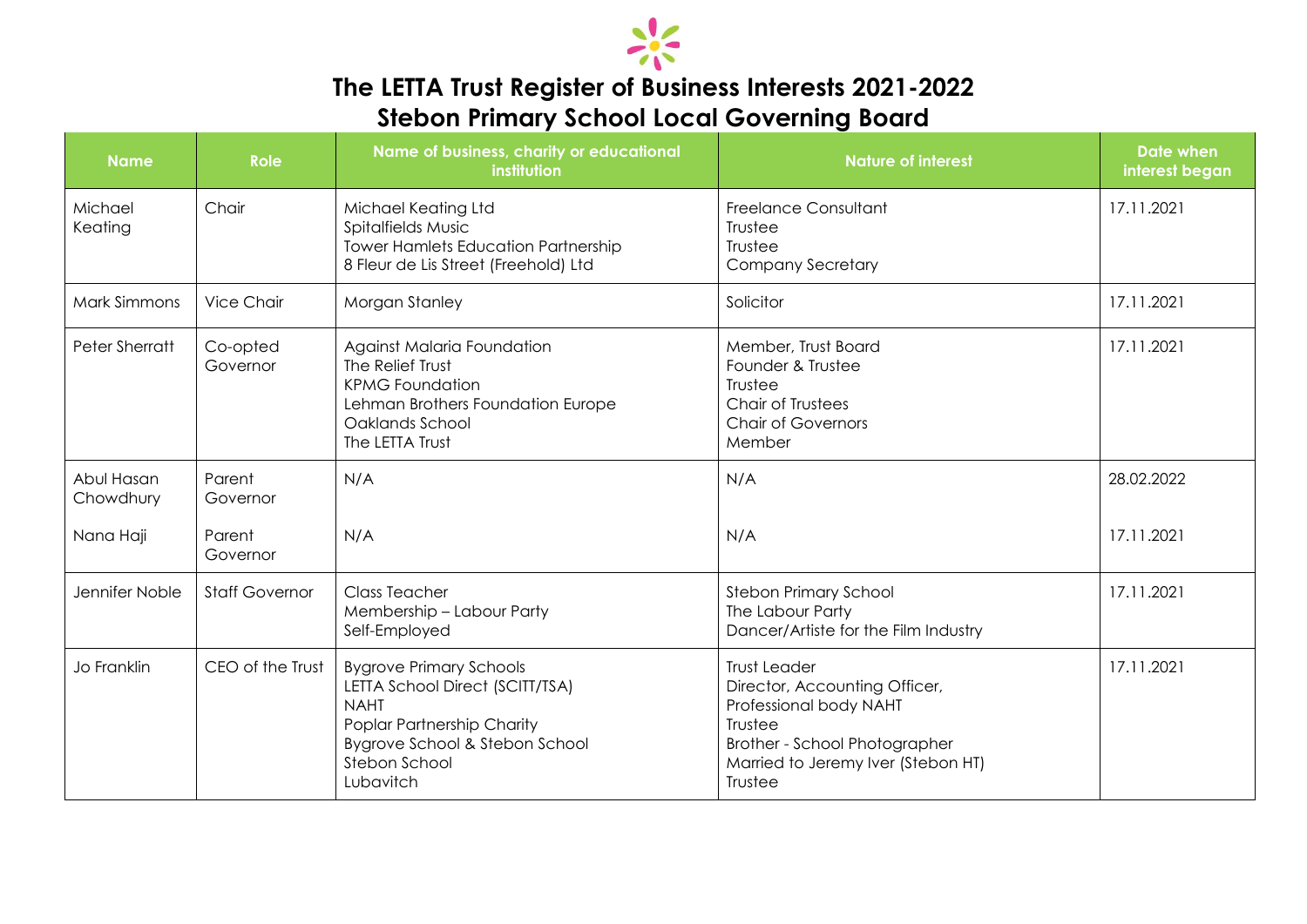

| Jeremy Iver          | Headteacher          | <b>LETTA School Direct</b><br>Poplar Partnership Charity<br>Stebon School<br><b>LETTA Trust</b><br><b>NAHT</b> | Alliance Member<br>Partnership School<br>Brother-in-Law - School Photographer<br>Married to Jo Franklin (CEO)<br>Professional body NAHT | 17.11.2021                        |
|----------------------|----------------------|----------------------------------------------------------------------------------------------------------------|-----------------------------------------------------------------------------------------------------------------------------------------|-----------------------------------|
| <b>Tilal Mustafa</b> | Co-opted<br>Governor | N/A                                                                                                            | N/A                                                                                                                                     | 17.11.2021                        |
| Geraldine<br>O'Grady | Co-opted<br>Governor | <b>LETTA School Direct LTD</b><br>Whaleborn Property Ltd<br>Othona                                             | Employed as part time Programme Tutor<br><b>Director</b><br>Community Secretary                                                         | 17.11.2021                        |
| Kamal Hussain        | Parent<br>Governor   | Swanlea Secondary School<br><b>BBCA Masjid</b>                                                                 | <b>Teacher</b><br><b>Trustee</b>                                                                                                        | 07.2017<br>Resigned<br>17.11.2021 |
| <b>Helal Miah</b>    | Parent<br>Governor   | Her Majesty's Passport Office                                                                                  | None                                                                                                                                    | 02.12.2020<br>Resigned 07.2020    |